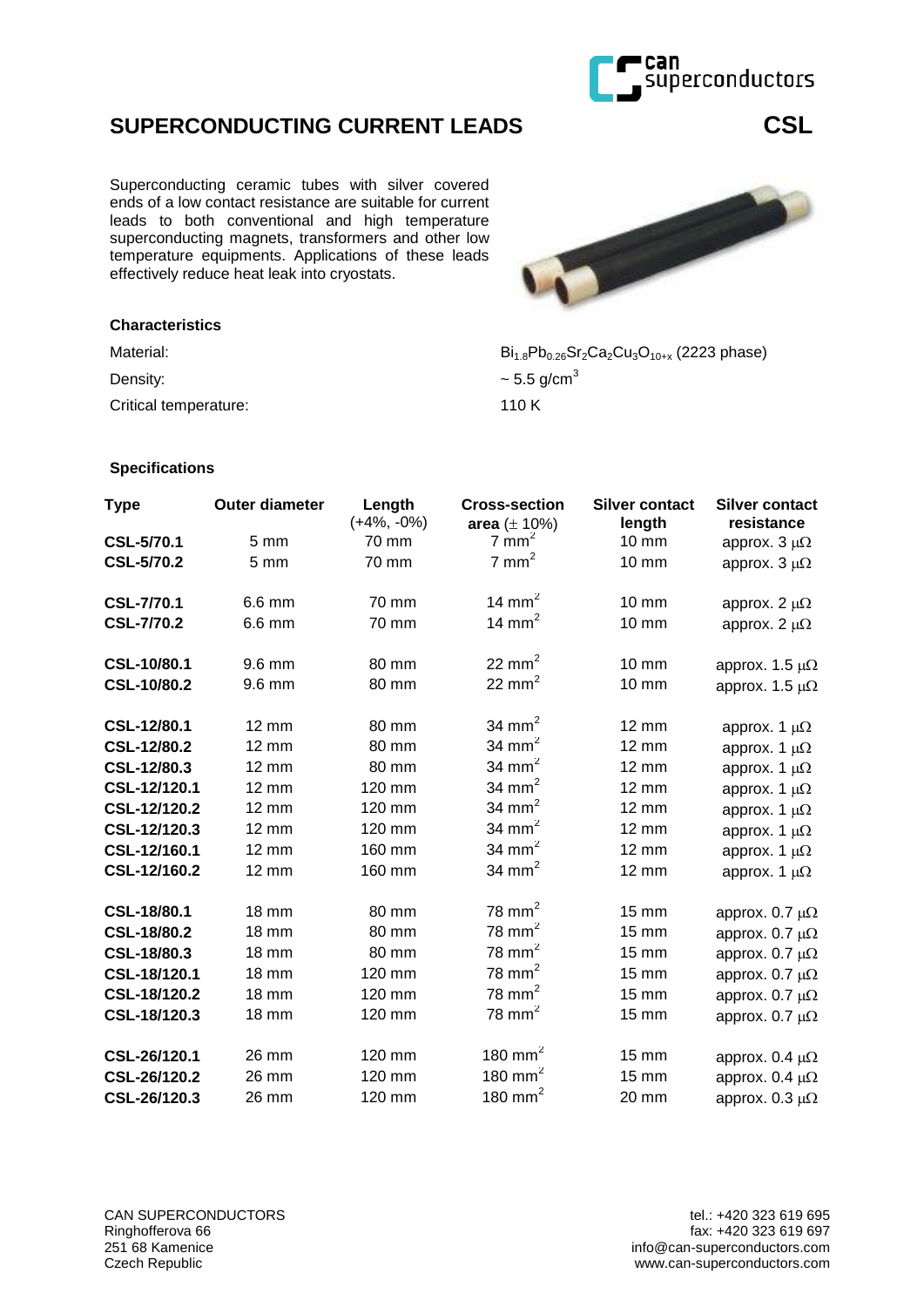| <b>Type</b>                                 | <b>Minimum self field</b><br>critical current*<br>77 K<br>64K |                | Approx. critical current <sup>*</sup> (77 K)<br>at longitudinal**) magnetic field<br>25 mT<br>50 mT<br>100 mT |              |              |
|---------------------------------------------|---------------------------------------------------------------|----------------|---------------------------------------------------------------------------------------------------------------|--------------|--------------|
|                                             |                                                               |                |                                                                                                               |              |              |
| <b>CSL-5/70.1</b><br><b>CSL-5/70.2</b>      | 35 A<br>60 A                                                  | 70 A<br>120 A  | 12 A<br>20 A                                                                                                  | 8 A<br>13 A  | 5A<br>8A     |
| <b>CSL-7/70.1</b>                           | 60 A                                                          | 120 A          | 20A                                                                                                           | 13 A         | 8 A          |
| <b>CSL-7/70.2</b>                           | 100 A                                                         | 200 A          | 33 A                                                                                                          | 20 A         | 13 A         |
| CSL-10/80.1<br>CSL-10/80.2                  | 100 A<br>170 A                                                | 200 A<br>340 A | 30 A<br>50 A                                                                                                  | 20 A<br>30 A | 12 A<br>20 A |
| CSL-12/80.1<br>CSL-12/120.1<br>CSL-12/160.1 | 150 A                                                         | 300 A          | 50 A                                                                                                          | 33 A         | 20 A         |
| CSL-12/80.2<br>CSL-12/120.2<br>CSL-12/160.2 | 250 A                                                         | 500 A          | 90 A                                                                                                          | 50 A         | 33 A         |
| CSL-12/80.3<br>CSL-12/120.3                 | 370 A                                                         | 740 A          | 180 A                                                                                                         | 110 A        | 70 A         |
| CSL-18/80.1<br>CSL-18/120.1                 | 300 A                                                         | 600 A          | 120 A                                                                                                         | 80 A         | 50 A         |
| CSL-18/80.2<br>CSL-18/120.2                 | 450 A                                                         | 900 A          | 200 A                                                                                                         | 120 A        | 80 A         |
| CSL-18/80.3<br>CSL-18/120.3                 | 750 A                                                         | 1500 A         | 430 A                                                                                                         | 300 A        | 190 A        |
| CSL-26/120.1                                | 600 A                                                         | 1200 A         | 270 A                                                                                                         | 180 A        | 110 A        |
| CSL-26/120.2                                | 900 A                                                         | 1800 A         | 450 A                                                                                                         | 270 A        | 180 A        |
| CSL-26/120.3                                | 1500 A                                                        | 3000 A         | 1000 A                                                                                                        | 720 A        | 450 A        |

\*) Values at 64 K and at double magnetic field are twice higher than the values at 77 K **\*\***)Respective values at transversal magnetic field are lower by approx. 20 %

| <b>Type</b>                                                | Conductive heat leak per pair<br>77 K - 4 K<br>64 K - 4 K |                           |  |  |
|------------------------------------------------------------|-----------------------------------------------------------|---------------------------|--|--|
| CSL-6/70.1, .2                                             | 0.04 W                                                    | 0.025 W                   |  |  |
| CSL-7/70.1, .2<br>CSL-7/120.1, .2                          | 0.08 W<br>0.04 W                                          | 0.05W<br>0.025 W          |  |  |
| CSL-10/80.1, .2                                            | 0.10 W                                                    | 0.07 W                    |  |  |
| CSL-12/80.1, 2, 3<br>CSL-12/120.1,.2,.3<br>CSL-12/160.1,.2 | 0.17 W<br>0.10 W<br>0.07 W                                | 0.12 W<br>0.07 W<br>0.05W |  |  |
| CSL-18/80.1, 2, 3<br>CSL-18/120.1,.2,.3                    | 0.4W<br>0.2 W                                             | 0.3W<br>0.16W             |  |  |
| CSL-26/120.1, 2, 3                                         | 0.6W                                                      | 0.4W                      |  |  |



Values without vapour cooling; in case of the vapour cooling the values are substantially lower

Temperature dependence of self-field critical current density Jc(T) normalized to Jc(77 K) for CAN Bi-2223 tube.